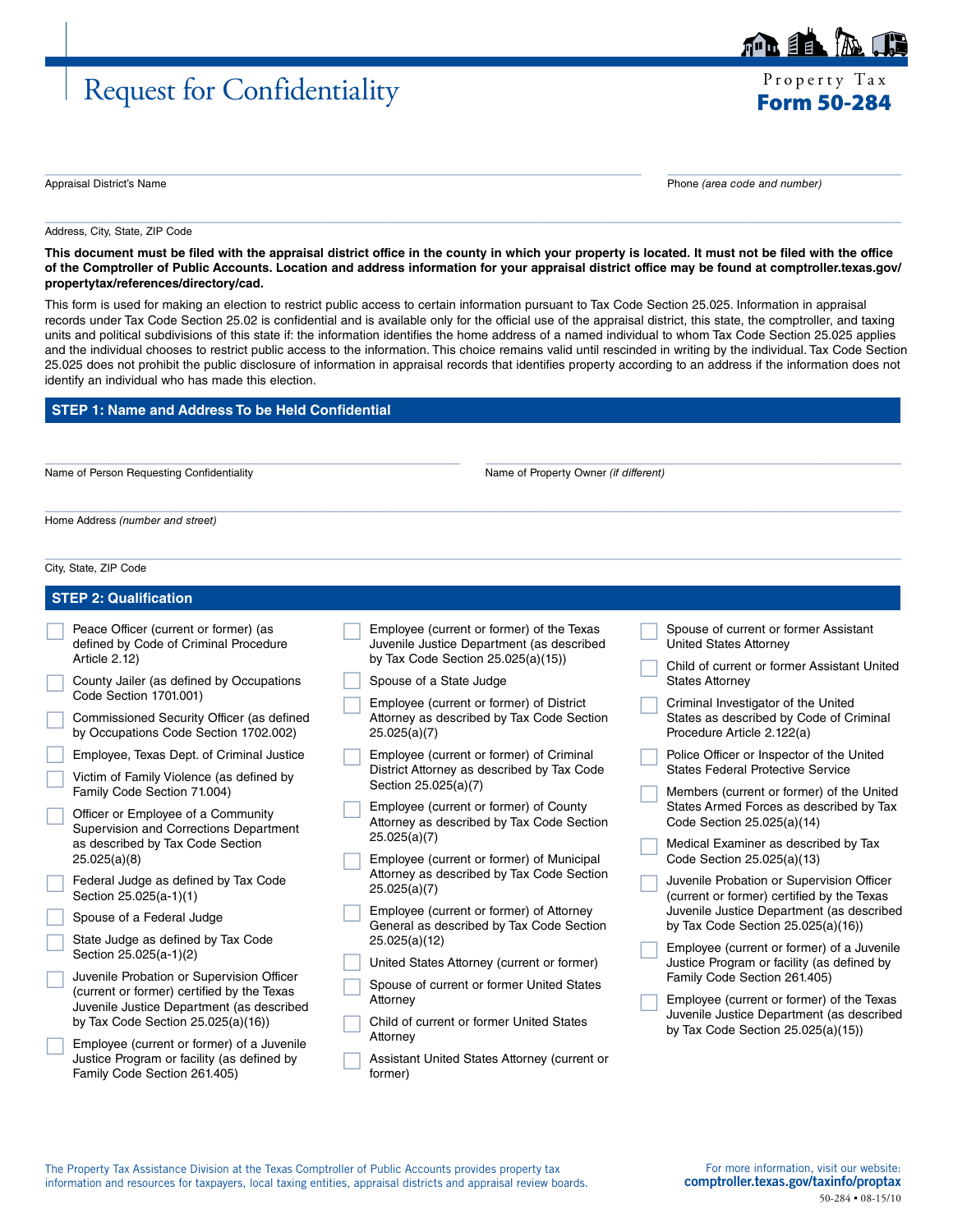

#### **STEP 3: Property Description for Appraisal District Use Only**

Property Parcel Identification Number

\_\_\_\_\_\_\_\_\_\_\_\_\_\_\_\_\_\_\_\_\_\_\_\_\_\_\_\_\_\_\_\_

Legal Description of Property

#### **STEP 4: Read, Sign, and Date**

I certify the information in this document and any information attached is true and correct to the best of my knowledge and belief.

| print<br>here  |                                                |      |
|----------------|------------------------------------------------|------|
|                | Name                                           |      |
|                |                                                |      |
| sign<br>here l |                                                |      |
|                | Signature of Person Requesting Confidentiality | Date |
|                |                                                |      |

**If you make a false statement on this form, you could be found guilty of a Class A misdemeanor or a state jail felony under Section 37.10 Penal Code.**

# Definitions of Terms: Tax Code Section 25.025

A **peace officer** is defined by Art. 2.12, Code of Criminal Procedure as:

- (1) sheriffs, their deputies, and those reserve deputies who hold a permanent peace officer license issued under Occupations Code Chapter 1701;
- (2) constables, deputy constables, and those reserve deputy constables who hold a permanent peace officer license issued under Occupations Code Chapter 1701;
- (3) marshals or police officers of an incorporated city, town, or village, and those reserve municipal police officers who hold a permanent peace officer license issued under Occupations Code Chapter 1701;
- (4) rangers, officers, and members of the reserve officer corps commissioned by the Public Safety Commission and the Director of the Department of Public Safety;
- (5) investigators of the district attorneys', criminal district attorneys ', and county attorneys ' offices;
- (6) law enforcement agents of the Texas Alcoholic Beverage Commission;
- (7) each member of an arson investigating unit commissioned by a city, a county, or the state;
- (8) officers commissioned under Education Code Section 37.081, or, Education Code Chapter 51, Subchapter E;
- (9) officers commissioned by the General Services Commission;
- (10) law enforcement officers commissioned by the Parks and Wildlife Commission;
- (11) airport police officers commissioned by a city with a population of more than 1.18 million located primarily in a county with a population of 2 million or more that operates an airport that serves commercial air carriers;
- (12) airport security personnel commissioned as peace officers by the governing body of any political subdivision of this state, other than a city described by Subdivision (11), that operates an airport that serves commercial air carriers;
- (13) municipal park and recreational patrolmen and security officers;
- (14) security officers and investigators commissioned as peace officers by the comptroller;
- (15) officers commissioned by a water control and improvement district under Water Code Section 49.216;
- (16) officers commissioned by a board of trustees under Transportation Code Chapter 54;
- (17) investigators commissioned by the Texas Medical Board;
- (18) officers commissioned by:
	- a. the board of managers of the Dallas County Hospital District, the Tarrant County Hospital District, the Bexar County Hospital District, or the El Paso County Hospital District under Health and Safety Code Section 281.057;